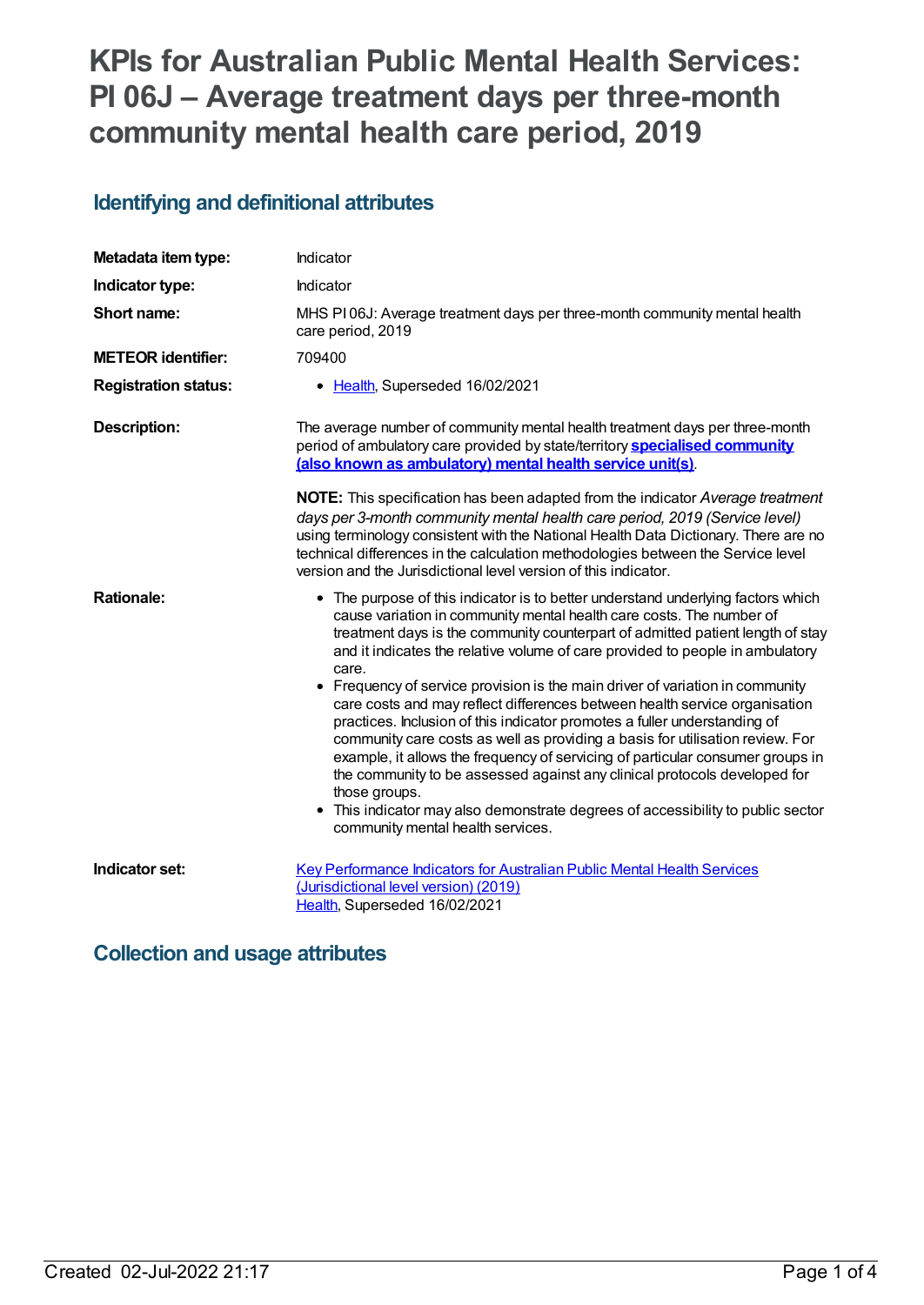| <b>Computation description:</b> | Coverage/Scope:                                                                                                                                                                                                                                                                                                                                                                                                                                                                    |
|---------------------------------|------------------------------------------------------------------------------------------------------------------------------------------------------------------------------------------------------------------------------------------------------------------------------------------------------------------------------------------------------------------------------------------------------------------------------------------------------------------------------------|
|                                 | State/territory specialised community mental health service unit(s) in scope for<br>reporting as defined by the Community mental health care National minimum data<br>set (NMDS).                                                                                                                                                                                                                                                                                                  |
|                                 | All community mental health care service activity (treatment days and statistical<br>episodes) associated with non-uniquely identified consumers is excluded.                                                                                                                                                                                                                                                                                                                      |
|                                 | Methodology:                                                                                                                                                                                                                                                                                                                                                                                                                                                                       |
|                                 | • Reference period for 2019 performance reporting: 2017-18<br>• For the purposes of this measure, community mental health care statistical<br>episodes consist of the following fixed three-monthly periods; January-March,<br>April-June, July-September, and October-December.                                                                                                                                                                                                   |
| <b>Computation:</b>             | Numerator + Denominator                                                                                                                                                                                                                                                                                                                                                                                                                                                            |
| <b>Numerator:</b>               | Number of community mental health care treatment days provided by<br>state/territory ambulatory mental health services within the reference period.                                                                                                                                                                                                                                                                                                                                |
| <b>Numerator data elements:</b> | <b>Data Element / Data Set-</b>                                                                                                                                                                                                                                                                                                                                                                                                                                                    |
|                                 | Data Element                                                                                                                                                                                                                                                                                                                                                                                                                                                                       |
|                                 | Specialised mental health service—number of ambulatory treatment days                                                                                                                                                                                                                                                                                                                                                                                                              |
|                                 | <b>NMDS/DSS</b>                                                                                                                                                                                                                                                                                                                                                                                                                                                                    |
|                                 | (derived from) Community mental health care NMDS 2017-18                                                                                                                                                                                                                                                                                                                                                                                                                           |
|                                 | Data Element / Data Set                                                                                                                                                                                                                                                                                                                                                                                                                                                            |
|                                 | Person-unique identifier used indicator, yes/no code N                                                                                                                                                                                                                                                                                                                                                                                                                             |
|                                 | NMDS / DSS                                                                                                                                                                                                                                                                                                                                                                                                                                                                         |
|                                 | Community mental health care NMDS 2017-18                                                                                                                                                                                                                                                                                                                                                                                                                                          |
|                                 |                                                                                                                                                                                                                                                                                                                                                                                                                                                                                    |
| Denominator:                    | Number of community mental health care statistical episodes provided by<br>state/territory ambulatory mental health services within the reference period.                                                                                                                                                                                                                                                                                                                          |
| Denominator data                | Data Element / Data Set-                                                                                                                                                                                                                                                                                                                                                                                                                                                           |
| elements:                       | Data Element                                                                                                                                                                                                                                                                                                                                                                                                                                                                       |
|                                 | Specialised mental health service-number of statistical episodes treated by<br>ambulatory services                                                                                                                                                                                                                                                                                                                                                                                 |
|                                 | <b>NMDS/DSS</b>                                                                                                                                                                                                                                                                                                                                                                                                                                                                    |
|                                 | (derived from) Community mental health care NMDS 2017-18                                                                                                                                                                                                                                                                                                                                                                                                                           |
|                                 | Guide for use                                                                                                                                                                                                                                                                                                                                                                                                                                                                      |
|                                 | A community mental health care statistical episode is defined as a three-<br>month period of ambulatory care for a uniquely identifiable person where<br>the individual was under 'active care'. Active care is defined as one or more<br>treatment days in the period. Each uniquely identifiable person is counted<br>uniquely at the specialised mental health service organisation level, regardless<br>of the number of teams or community programs involved in his/her care. |
| Disaggregation:                 | Service variables: target population                                                                                                                                                                                                                                                                                                                                                                                                                                               |
|                                 |                                                                                                                                                                                                                                                                                                                                                                                                                                                                                    |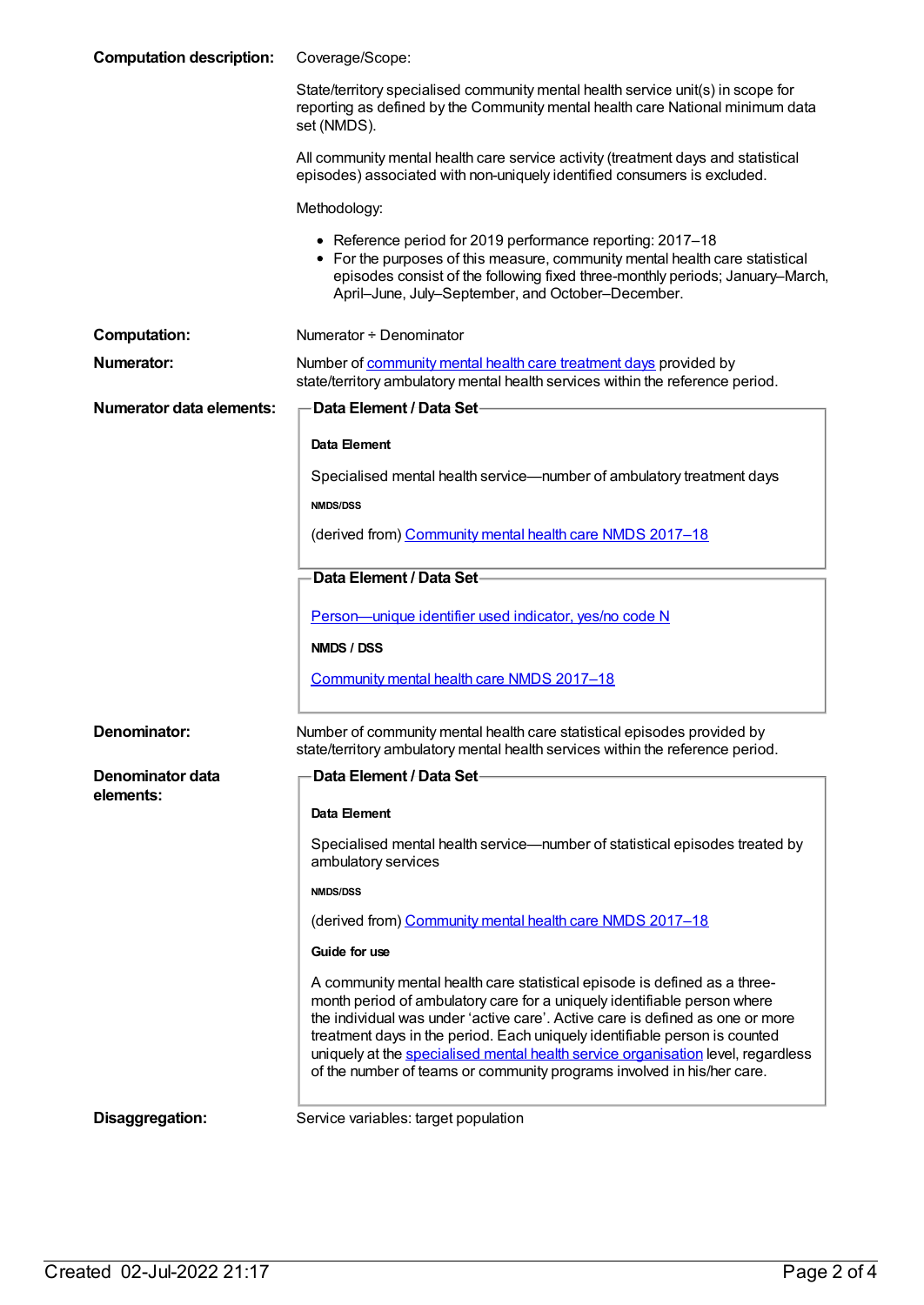#### **Data Element / Data Set**

Specialised mental health [service—target](https://meteor.aihw.gov.au/content/493010) population group, code N **NMDS / DSS** [Community](https://meteor.aihw.gov.au/content/645692) mental health care NMDS 2017–18

#### **Representational attributes**

| <b>Representation class:</b> | Mean (average)          |
|------------------------------|-------------------------|
| Data type:                   | Real                    |
| Unit of measure:             | Time (e.g. days, hours) |
| Format:                      | N[NN].N                 |
|                              |                         |

#### **Indicator conceptual framework**

| <b>Framework and</b> | <b>Efficient</b> |
|----------------------|------------------|
| dimensions:          |                  |
|                      | Appropriate      |

#### **Accountability attributes**

| <b>Benchmark:</b>                                  | State/territory level                                                                                                                                                                                                              |
|----------------------------------------------------|------------------------------------------------------------------------------------------------------------------------------------------------------------------------------------------------------------------------------------|
| Further data development /<br>collection required: | Methodology to collect multifaceted levels of service usage, such as intensity and<br>complexity issues and the impact on contact duration, is needed in order to<br>improve cost modelling and efficiency measurement in general. |
|                                                    | Accurate reporting at levels above that of mental health service organisation<br>requires unique state-wide patient identifiers that are not currently available in all<br>jurisdictions.                                          |
|                                                    | The indicator can be accurately constructed using the Community mental health<br>care NMDS.                                                                                                                                        |
| Other issues caveats:                              | Casemix adjustment is needed to interpret variation between organisations to<br>distinguish consumer and provider factors. Longer term a methodology for casemix<br>adjustment is required.                                        |
|                                                    | Further development of national funding models, including episode-based or<br>casemix models, will enable more meaningful measurement than the arbitrary<br>three-month period used in this indicator.                             |

#### **Source and reference attributes**

| <b>Submitting organisation:</b> | Australian Institute of Health and Welfare on behalf of the National Mental Health<br>Performance Subcommittee                                                           |
|---------------------------------|--------------------------------------------------------------------------------------------------------------------------------------------------------------------------|
| <b>Reference documents:</b>     | National Mental Health Performance Subcommittee (NMHPSC) 2013. Key<br>Performance Indicators for Australian Public Mental Health Services, 3rd edn.<br>Canberra: NMHPSC. |

# **Relational attributes**